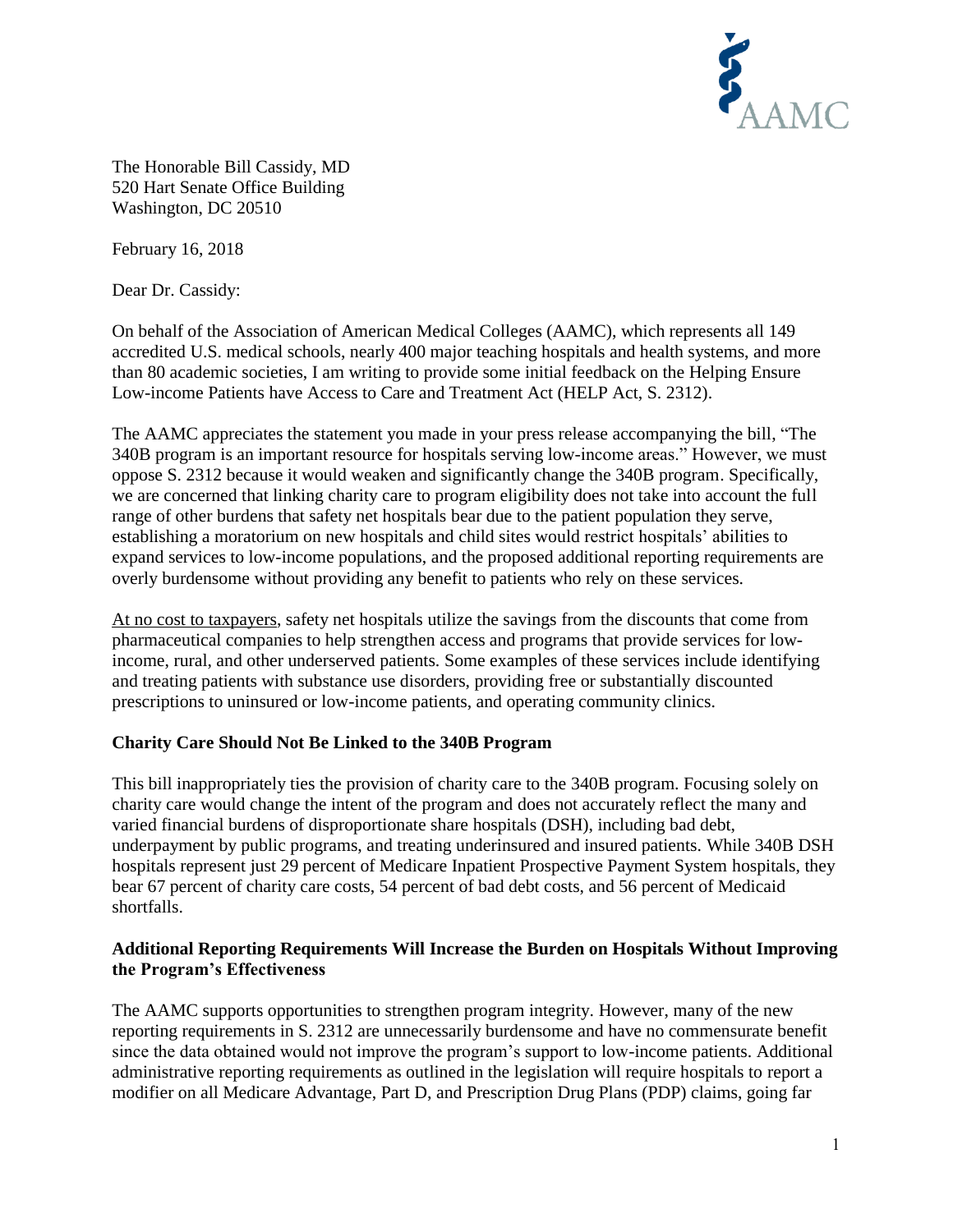beyond the current Center for Medicare and Medicaid Services (CMS) requirement for a modifier for certain Part B drugs. This would require hospitals to modify their claims systems to accommodate these changes, diverting scarce resources that could otherwise be used to provide needed health care services to vulnerable populations. For example, billing systems will need to be adapted to accommodate the inclusion of a modifier on all claims. Additionally, hospitals will need to allow time for additional testing to ensure the modifier is working correctly and to educate staff who must append the modifier. This process could take up to 12 months to test and implement. If the modifier does not appear on the claim automatically, it would have to be added manually by hospitals' billing staff, a time and labor intensive task. In addition to the administrative burden, this requirement will unfairly penalize hospitals that unknowingly fail to append the modifier.

Hospitals would also be required to report aggregate annual revenue from 340B drugs, and both hospitals and each child site would need to report the costs of charity care. Hospitals do not collect information in this way and the burden would be tremendous. For instance, if an outpatient clinic covers 10 floors in one building, and each floor is a different specialty, then the hospital would be considered to have 10 child sites, each of which would require reporting. Or if a hospital has a clinic that offers several specialty services, each service in that location would have to be reported separately. Current requirements for child site registration already are burdensome and require continuous monitoring. This additional reporting would provide little benefit and does not reflect the intent of the program.

We are also concerned that other reporting requirements in this legislation would force hospitals to report confidential reimbursement information. Reporting drug acquisition costs could violate confidentiality agreements hospitals maintain with drug manufacturers. Furthermore, revenue from drug reimbursements will likely breech confidential agreements that hospitals have with payers. Requiring hospitals to report patient mix broken down by expected payment source for each child site is extremely burdensome. Patients should not be singled out by type of health insurance coverage and hospitals should be not required to report this confidential information. Moreover, it is unclear how these new requirements would increase program integrity.

Additionally, S. 2312 unfairly imposes a higher reporting standard on hospitals than on drug manufacturers since it does not include any new reporting or transparency requirements for manufacturers. Specifically, this legislation allows manufacturers to keep ceiling prices from being published, even though the Health Resources and Services Administration (HRSA), which oversees the 340B program and has rulemaking authority over the issuance of drug ceiling price methodologies, published a final rule over a year ago (January 2017) for the calculation of the 340B ceiling price and the application of civil monetary penalties for drug manufacturers that intentionally charge above the ceiling price. The Department of Health and Human Services has continued to delay implementation of this rule.

Concerns about transparency should also include more robust requirements for manufacturers, especially since manufacturer revenues continue to increase drastically. According to a recent report from the Government Accountability Office on the profits of the drug industry, worldwide pharmaceutical and biotechnology sales revenue for drug companies grew from \$534 billion to \$775 billion between 2006 and 2015. During this time period, the annual average profit margin for the